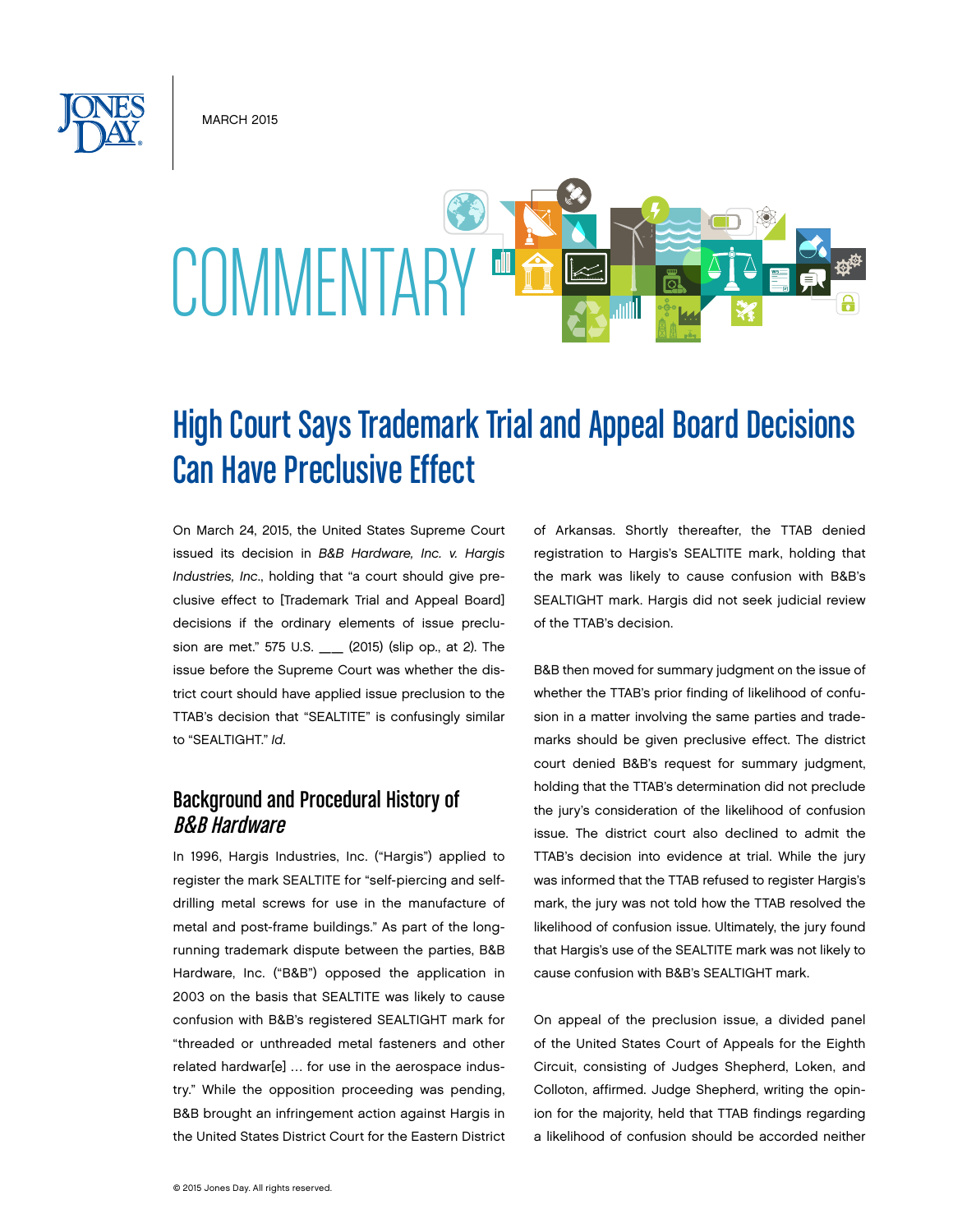preclusive effect nor deference. *B&B Hardware v. Hargis Indust.*, 716 F.3d 1020, 1026 (8th Cir. 2013). The Eighth Circuit held that for preclusion to apply, the issue sought to be precluded must be the same as the issue involved in the original action. This prerequisite was not satisfied because the likelihood of confusion issue decided by the TTAB in opposition proceedings was not the same issue decided by district courts in trademark infringement actions. The Eighth Circuit noted that the TTAB relies on the 13-factor test articulated in *In re E.I. DuPont DeNemours & Co.*, 476 F.2d 1357 (C.C.P.A. 1973), to evaluate whether there is likely to be confusion between the applied-for mark and an existing registration, while district courts in the Eighth Circuit rely on the six-factor test enumerated in *SquirtCo. v. Seven-Up Co.*, 628 F.2d 1086 (8th Cir. 1980), to evaluate the likelihood of confusion analysis. The Court also noted that the TTAB's analysis emphasizes the similarities between the marks and ignores evidence of actual market use. Finding that such evidence is "critical" to the likelihood of confusion analysis in infringement actions, the Eighth Circuit held that the TTAB did not decide the same "likelihood of confusion" issue presented to the district court. Therefore, preclusion was not appropriate.

The dissenting judge, Judge Colloton, argued that if the TTAB considered evidence of marketplace context and preclusion would otherwise apply, TTAB findings should be entitled to preclusive effect. Both the district court and the TTAB were deciding the same issue—whether there was a likelihood of confusion—and any differences between the two likelihood of confusion tests were minimal. Further, the dissent feared that the majority's effort to distinguish the analysis in TTAB proceedings from the analysis in infringement actions meant that TTAB findings would never be afforded preclusive effect in federal court. As the TTAB decides factual issues in the course of determining the right to registration, the dissent argued there is no policy reason why those issues should not be foreclosed from further litigation as long as the requirements for preclusion are satisfied.

#### Differences Between TTAB Proceedings and District Court Actions

As the Eighth Circuit noted in *B&B Hardware*, and as other courts have recognized, there are several differences between opposition and cancellation proceedings before the TTAB and trademark infringement actions before a district court. Even though both tribunals must analyze whether there is a likelihood of confusion, key differences include:

- The TTAB focuses on whether a mark is entitled to registration, whereas district courts focus on the alleged infringer's actual use of the mark at issue.
- The TTAB relies on the 13-factor *DuPont* test and applies those factors to the information contained in the application or registration at issue. District courts, however, use multifactor tests (which vary by circuit) and apply those factors to evidence regarding how the trademark is actually used in the marketplace.
- The scope of discovery is narrow in proceedings before the TTAB, and testimony is presented in writing to a panel of judges. In district court proceedings, the scope of discovery is broader, and evidence is presented live before a judge or jury.
- Upon a finding of likelihood of confusion, the TTAB may refuse to register the mark, in whole or in part, or may cancel a registered trademark in a cancellation proceeding. District courts, however, may award monetary damages, costs, and attorneys' fees, and they may permanently enjoin a party from using a trademark. As the TTAB's remedies are limited, there is generally far less incentive to litigate TTAB proceedings as aggressively as district court infringement actions.

### Circuit Split

Apart from the Eighth Circuit, every circuit to address the issue has concluded that TTAB decisions regarding likelihood of confusion are entitled to at least some deference in subsequent trademark infringement actions. For example:

- The Third and Seventh Circuits have accorded preclusive effect to TTAB determinations regarding a likelihood of confusion. *See Jean Alexander Cosmetics, Inc. v. L'Oreal USA, Inc.*, 458 F.3d 244 (3d Cir. 2006); *EZ Loader Boat Trailers, Inc. v. Cox Trailers, Inc.*, 746 F.2d 375 (7th Cir. 1984).
- The Second Circuit has held that TTAB findings regarding a likelihood of confusion should be given preclusive effect, but only when the TTAB takes the marketplace context into account in a meaningful way. *See Levy v. Kosher Overseers Ass'n of Am., Inc.*, 104 F.3d 38, 42 (2d Cir. 1997).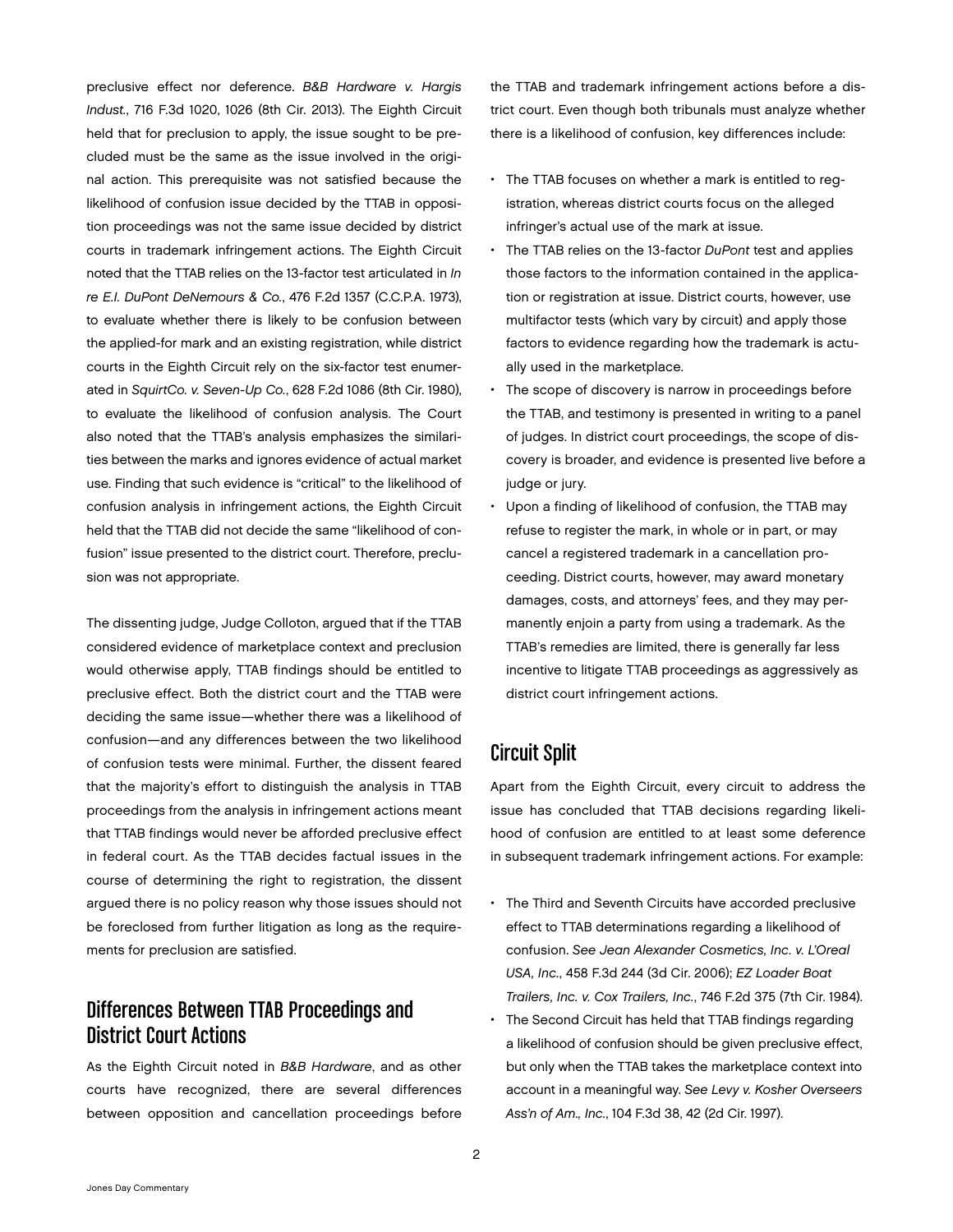The Fifth and Eleventh Circuits, while not giving preclusive effect to TTAB decisions regarding a likelihood of confusion, have held that TTAB decisions are entitled to deference unless there is persuasive evidence to the contrary. *See American Heritage Life Insurance Co. v. Heritage Life Insurance Co.*, 494 F.2d 3 (5th Cir. 1974); *Freedom Savings and Loan Association v. Way*, 757 F.2d 1176 (11th Cir. 1985).

#### Supreme Court: Issue Preclusion Applies to TTAB Decisions

In a majority opinion written by Justice Alito, the Supreme Court held that TTAB decisions on likelihood of confusion have preclusive effect in subsequent district court actions when the trademark usages at issue are materially the same and ordinary elements of issue preclusion are met. The Court first clarified that an agency decision may form the basis for issue preclusion without violating Article III. It then concluded that nothing in the Lanham Act's text or structure prevented the application of issue preclusion.

The Court then examined whether there was a categorical reason why TTAB decisions could never meet the ordinary elements of issue preclusion and found there was none. The Court rejected the Eighth Circuit's finding that the likelihood of confusion issue decided by the TTAB is not the same issue decided by a district court in a trademark infringement action. According to the Court, it does not matter that registration and infringement are governed by different statutory provisions, or that there are "minor variations" in the factors used by the TTAB and the Eighth Circuit to assess likelihood of confusion.

The key inquiry is whether the likelihood of confusion standard for purposes of registration is the same standard as likelihood of confusion for purposes of infringement. The Supreme Court concluded that they are the same because: (i) the operative language of the registration provision, 15 U.S.C. § 1052(d), is essentially the same as the infringement provision, 15 U.S.C. § 1141(1); (ii) the likelihood of confusion language that Congress used in §§ 1141(1) and 1052(d) has been central to trademark registration since at least 1881; and (iii) district courts can cancel registrations during infringement litigation, just like they can adjudicate infringement in actions seeking judicial review of registration decisions.

The Supreme Court was not persuaded by Hargis's argument that the text of the Lanham Act's registration provision asks whether the marks at issue "resemble" each other, whereas the text of the infringement provision is directed at "use in commerce" of the marks. The fact that the TTAB does not always consider the same usages as a district court does not mean that it applies a different standard to the usages it does consider. If a trademark owner uses its mark in ways that are materially the same as the usages included in its federal trademark application, the TTAB will be deciding the same likelihood of confusion issue as the district court in a subsequent or concurrent infringement litigation. However, if the TTAB does not consider the marketplace use of the parties' marks, then its decision should not be given preclusive effect in a subsequent infringement action in which actual market use is the "paramount" issue.

The Supreme Court also rejected Hargis's argument that issue preclusion should not apply because the TTAB uses different procedures than district courts. The Supreme Court noted that the correct inquiry is whether the procedures used in the first proceeding were fundamentally poor, cursory, or unfair. As there was no reason to doubt the quality, extensiveness, or fairness of the TTAB's procedures, there was no reason issue preclusion should not apply.

Finally, the Court rejected Hargis's argument that issue preclusion should not apply since the stakes are much lower in a proceeding before the TTAB than in an infringement action. The Court found that the benefits of registration are substantial, and Congress's creation of an elaborate registration scheme confirms that registration decisions can be weighty enough to ground issue preclusion.

Justice Ginsburg concurred on the understanding that when the TTAB does not consider marketplace usage, the TTAB's opinion is not entitled to preclusion on the likelihood of confusion issue. Justice Thomas issued a dissenting opinion, which was joined by Justice Scalia. The dissenting opinion argued that the decision to grant TTAB determinations preclusive effect was not grounded by a common law presumption in favor of administrative preclusion or the text, structure, or history of the Lanham Act. Accordingly, the TTAB's registration decisions were not entitled to preclusive effect in subsequent infringement actions.